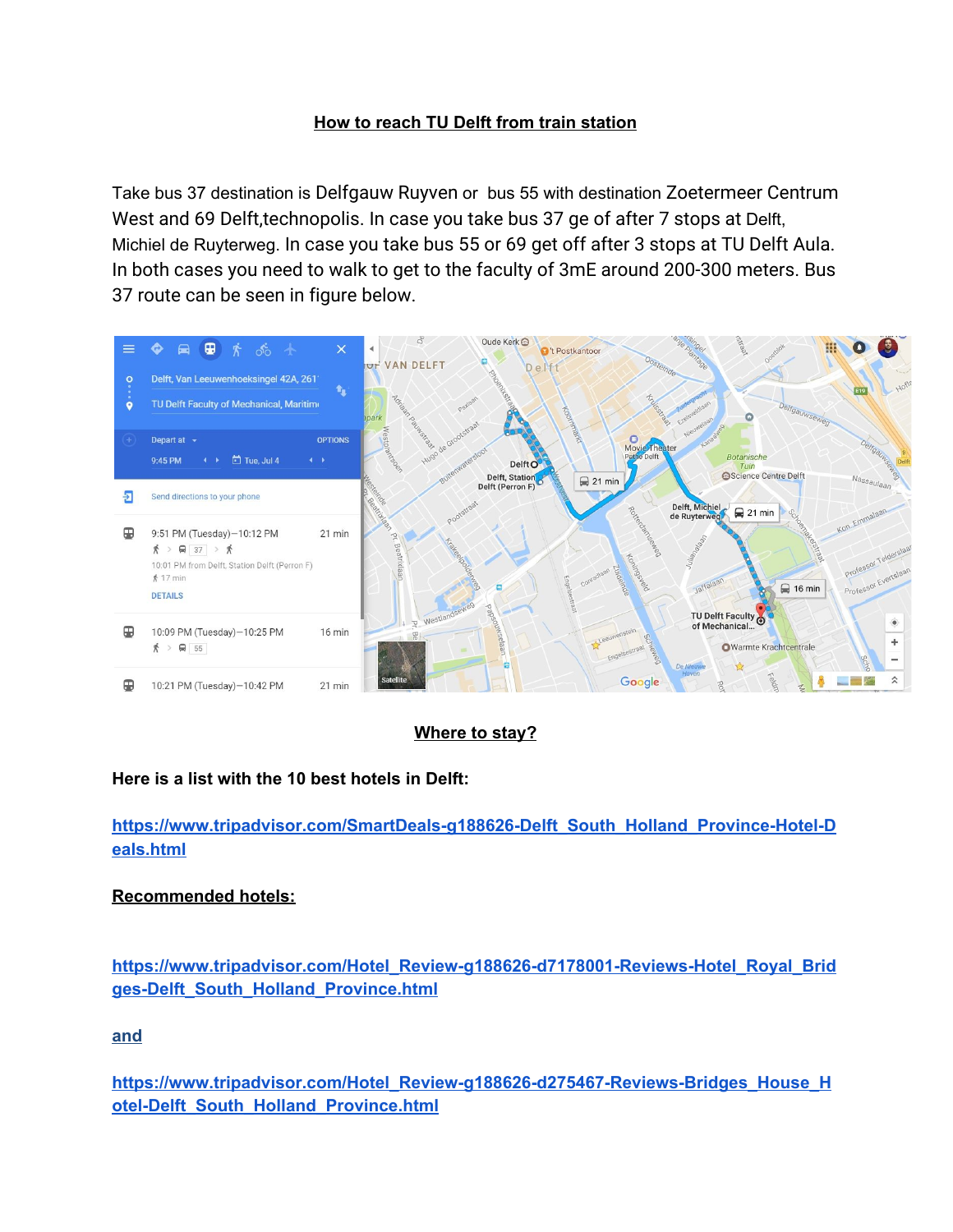## **Final motorist meeting instruction for participants**



**3rd of July**

**Room reserved:**9-18:00 **Location**: Block D, **Room: "**Hall G". (check 3me faculty map in the folder) **Capacity**: 50 people

- Coffee+cookies and thee at 9.00 and in the afternoon at 15.00
- Lunch at 13:00 ( Boufe)
- Dinner at GRKZ

**Directions:** From the main entrance signs lead to Hall G

Enter the faculty of 3mE (mechanical,maritime engineering building 34), turn left and continuous straight ahead until you reach the stairs to your left. Take the stairs until you reach level one. To your left you will see hall G continue straight ahead for 5 meters. The first room to your left is your destination.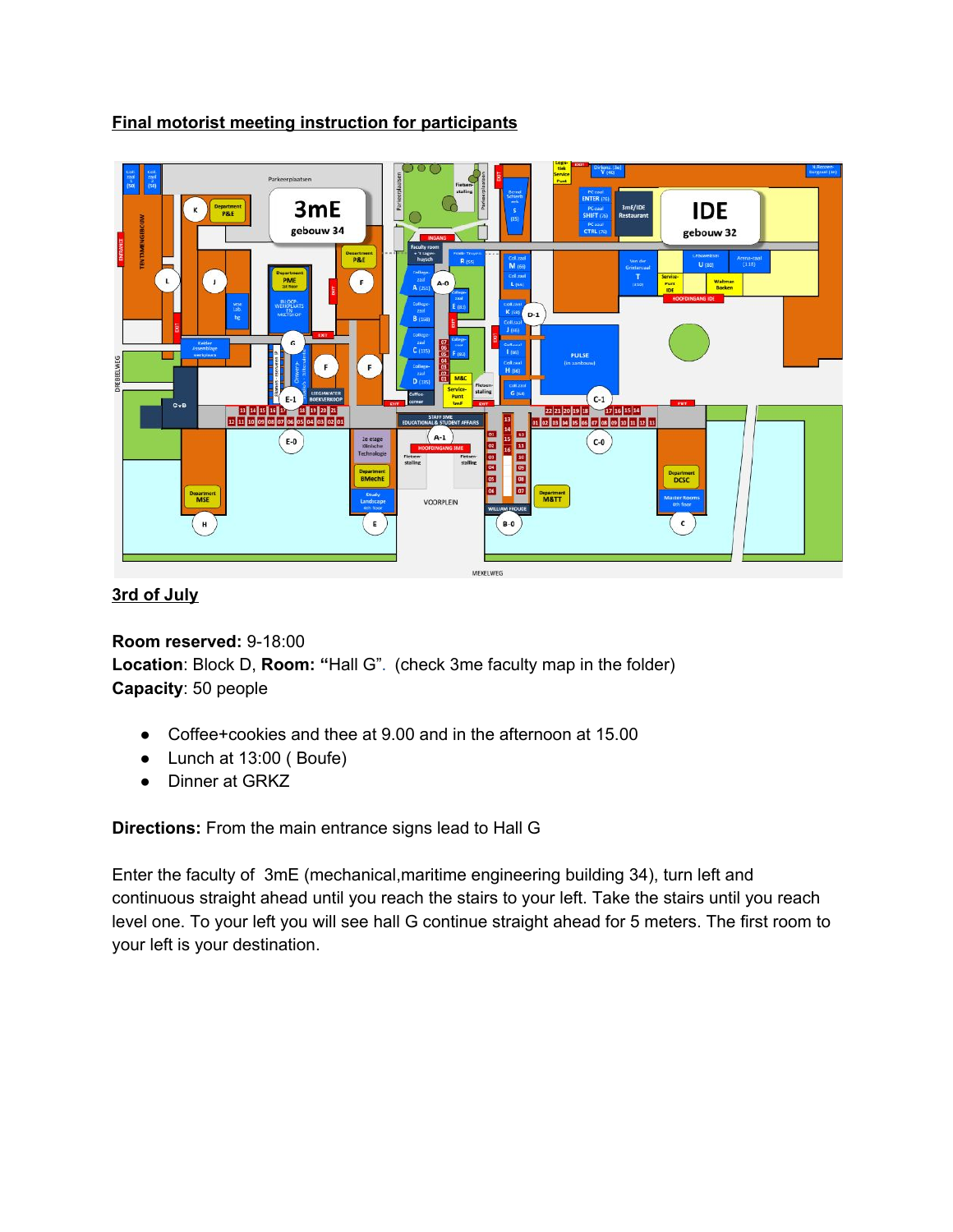### **Location of GRKZ restaurant:**

[https://www.google.nl/maps/place/GRK%26ZO/@52.0139439,4.3585653,15z/data=!4m5!3m4!1](https://www.google.nl/maps/place/GRK%26ZO/@52.0139439,4.3585653,15z/data=!4m5!3m4!1s0x0:0x8a8dc80546717779!8m2!3d52.0139439!4d4.3585653) [s0x0:0x8a8dc80546717779!8m2!3d52.0139439!4d4.3585653](https://www.google.nl/maps/place/GRK%26ZO/@52.0139439,4.3585653,15z/data=!4m5!3m4!1s0x0:0x8a8dc80546717779!8m2!3d52.0139439!4d4.3585653)

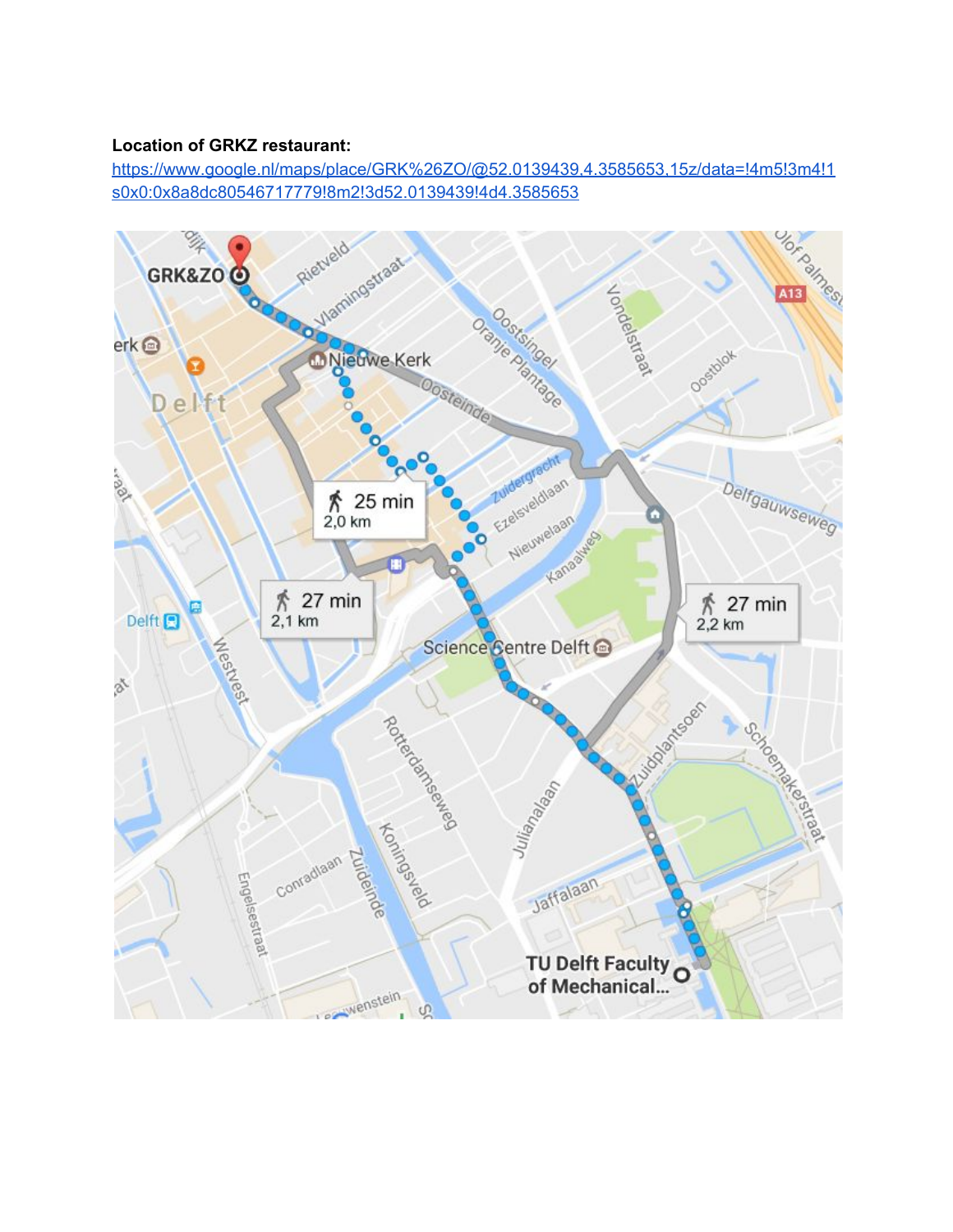### **4rd of July**

**Room reserved for presentation:**9-18:00 **Location**: 3mE-Collegezaal C (room:Daniel Bernoulli) **Capacity**: 100-150 people

- Coffee+cookies and thee at 9.00 and in the afternoon at 15.00
- Lunch at 12:00
- Dinner at Postkantoor (19:30 ARRIVAL)

### **Directions:**

Enter the faculty of 3mE (mechanical,maritime engineering building 34),and continuous straight ahead for 30 meters (third room to your left) at the left side you will see the room.

**Area reserved for demos:** Automotive area **Location**: Next to the bike lab room [F-0-010](http://bicycle.tudelft.nl/schwab/3mE-IO_plattegrond_2012.pdf) **[http://bicycle.tudelft.nl/schwab/3mE-IO\\_plattegrond\\_2012.pd](http://bicycle.tudelft.nl/schwab/3mE-IO_plattegrond_2012.pdf)**f **Capacity**: 100 people or more

### **Directions:**

Enter the faculty of 3mE (mechanical,maritime engineering building 34), turn left and continue straight ahead pass by the two big wooden doors (open automatically) turn right to the first exit, continue straight ahead after 8 meters you will reach the area were the demos will be given.